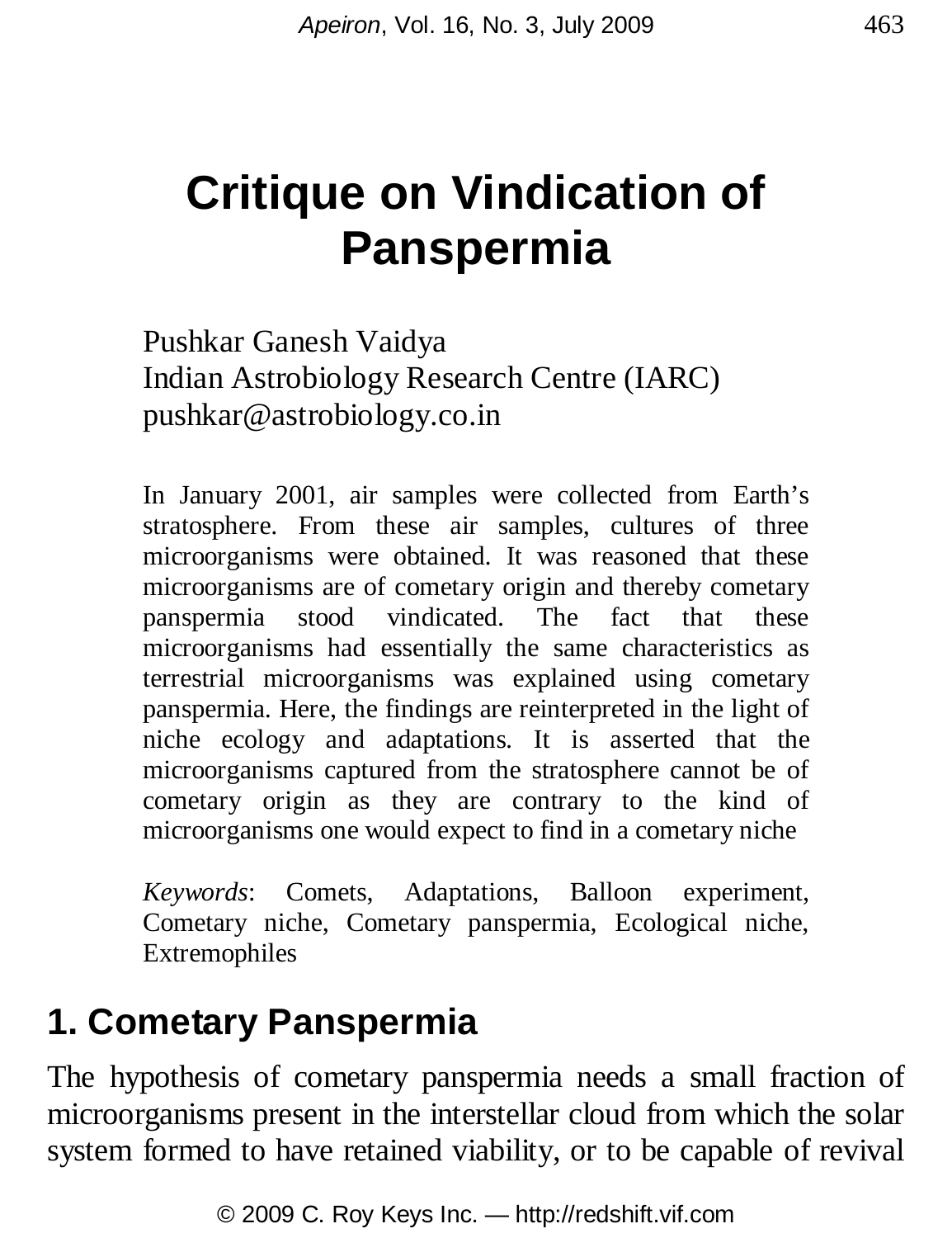after being incorporated into newly formed comets. This fraction could be exceedingly small (*N.C. Wickramasinghe et al*. 2003). It has been suggested that radioactive heat sources like 26AL served to maintain a warm liquid interior in the young comets for about a million years (*Hoyle, F. & Wickramasinghe, N.C*. 1985) and this time period was adequate for microorganisms present in the young comets to replicate and occupy a significant volume of a comet.

Some comets owing to orbital disruptions get deflected towards the inner solar system thus carrying microorganisms onto the Earth and other inner planets. Thus, as per cometary panspermia life was first brought to Earth, about 4 billion years ago by comets. Comets have interacted with Earth throughout the past 4 billion years; a strong prediction of the hypothesis of cometary panspermia is that cometary injections of microbial life must be an ongoing process. (*N.C. Wickramasinghe et al.* 2003).

## **2. Balloon Experiment**

On 21 January 2001 air samples were collected over Hyderabad using balloon borne cryosamplers. The collection was done in the Earth's stratosphere at various heights up to 41 km (*N. C. Wickramasinghe* et al. 2003). In 2002, from the air samples collected, cultures of three microorganisms were obtained (*Wainwright et al*. 2002) using a soft potato dextrose agar medium;

(a) The coccus (spherical bacterium, often growing in clumps) 99.8% similar (as determined by 16S RNA analysis) to *Staphylococcus pasteuri*

(b) The bacillus (rods), 100% similar (as determined by 16S RNA analysis) to *Bacillus simplex*

(c) A fungus identified as *Engyodontium albus* (Limber) de Hoog (as identified by CABI Bioscience (Egham)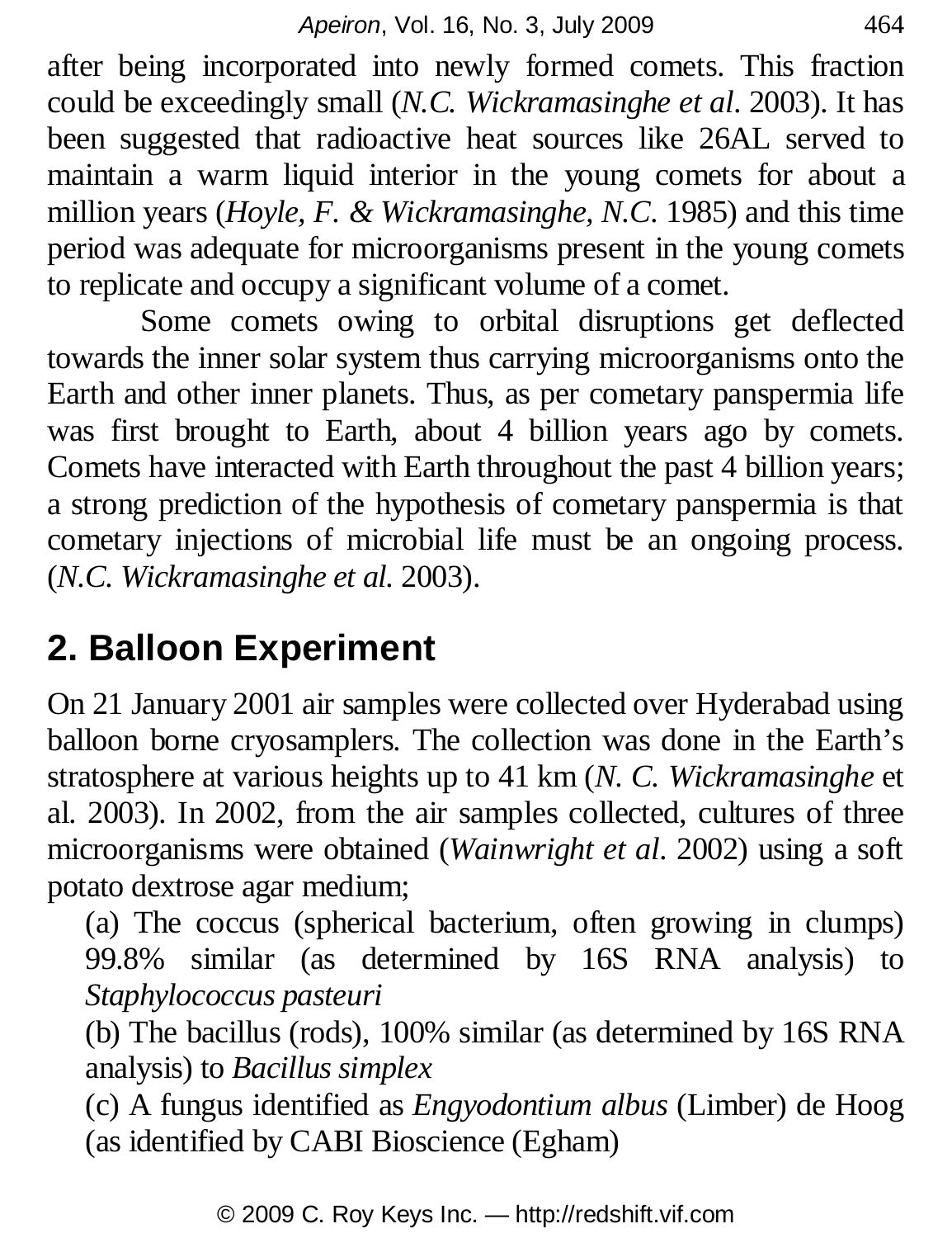### **2.1 Characteristics of microorganisms isolated from stratospheric samples**

It was reported that both the bacteria captured from the stratosphere were grampositive, non-acid fast, catalase-positive, and facultatively anaerobic. The bacterial isolates were reported to exhibit potentially UV-resistant morphologies as the environmental conditions found at 41 km are extreme in terms of UV exposure, low temperatures and pressures.

No organisms were reported to have been isolated using nutrientfree silica gel medium suggesting that oligotrophs were absent or, if present, were incapable of growing under the physical chemical conditions provided by the medium (*Wainwright et al*. 2002).

### **2.2 Extraterrestrial source**

It was asserted that the strictest possible anti-contamination measures were taken at every stage of the balloon experiment. So, the microorganisms found in the stratosphere could either be from Earth or from Space. It was stated that only powerful events like volcanoes could propel particles past the tropopause, into the stratosphere; no such event was recorded in the two-year run-up to the balloon launch date on January 20, 2001, and so the microorganisms found in the stratosphere cannot be from Earth. Similar objections held for other rare meteorological events. Therefore, the microorganisms must come from an extraterrestrial source. This extraterrestrial source is comets (*Wainwright et al.* 2002).

## **3. Interpretation of the balloon experiment findings**

The findings of the balloon experiment were interpreted as proof for ongoing cometary injections of microbial life to Earth and thereby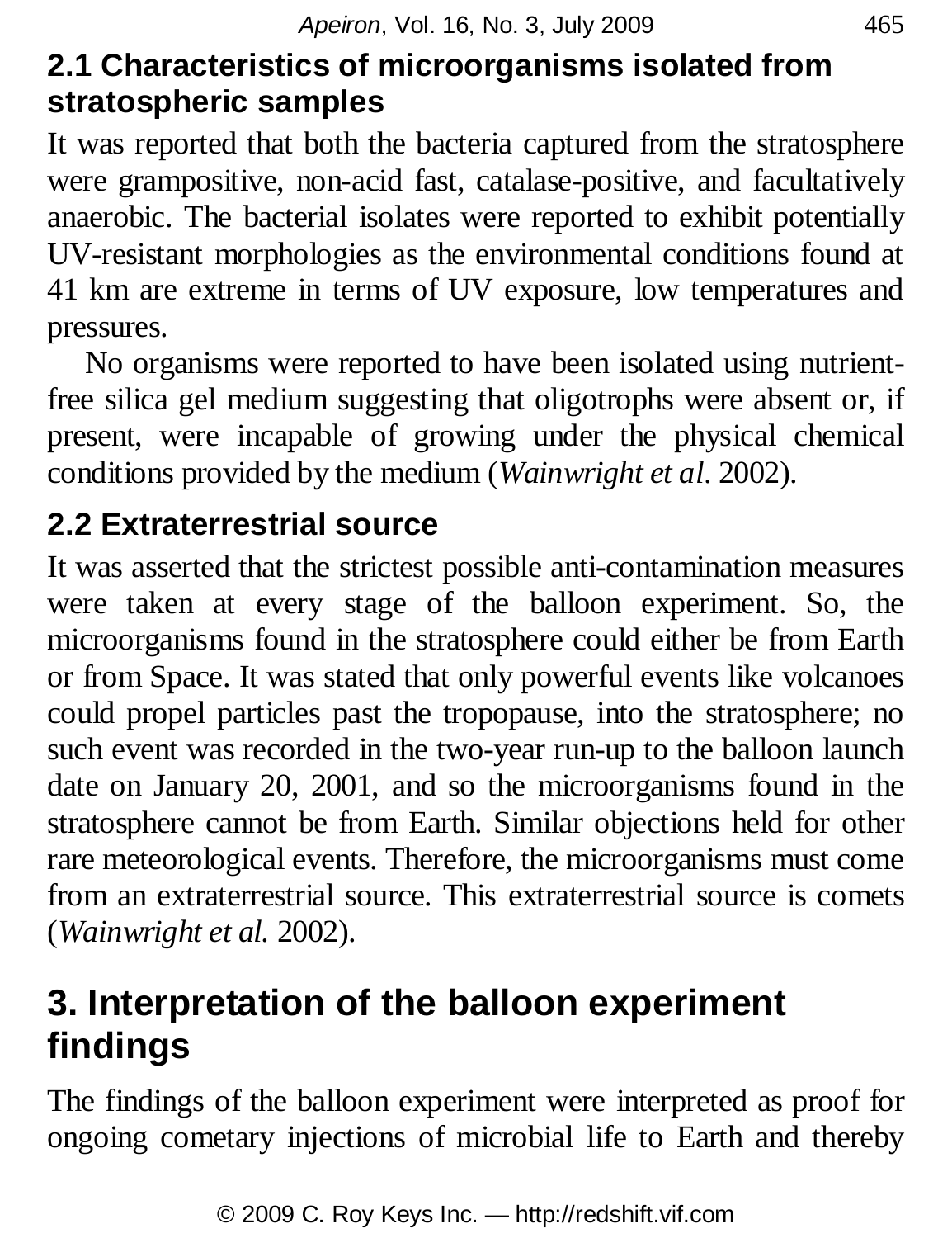cometary panspermia stood vindicated. The fact that the microorganisms captured from the stratosphere have essentially the same characteristics as terrestrial microorganisms was explained using cometary panspermia. The 'similarity' of the microorganisms was said to be consistent with panspermia theories in which organisms on Earth are derived from cometary organisms and so the 'similarity' should not be a surprise (*N.C. Wickramasinghe et al.* 2003).

Note - Henceforth, **R** will refer to the 'microorganisms captured from the stratosphere during the balloon experiment, claimed to be of cometary origin and are the nth generation of the microorganisms which replicated in comets during the cometesimal formation period, which lasted for about a million years'.

## **4. Cometary environment**

Comets formed in the early stages of the condensation of the solar system. They contain the most pristine material available from that epoch which helps us understand conditions that existed in the young solar nebula more than 4.6 billion years ago. The major comet reservoirs are Oort cloud and Kuiper belt as well as trans-Neptunian scattered disc. Comets spend most of their lives in these reservoirs. The equilibrium surface temperatures in the cometary reservoirs are low ~10 K in the Oort cloud and ~40 K in the Kuiper belt (*Jewitt, D.C.* 2005).

The aging or evolutionary effects that a comet nucleus will experience can be divided into four primary areas: the precometary phase, where the interstellar material is altered prior to incorporation into the nucleus; the accretion phase, the period of nucleus formation; the cold storage phase, where the comet is stored for long periods at large distances from the Sun; and the active phase where the comet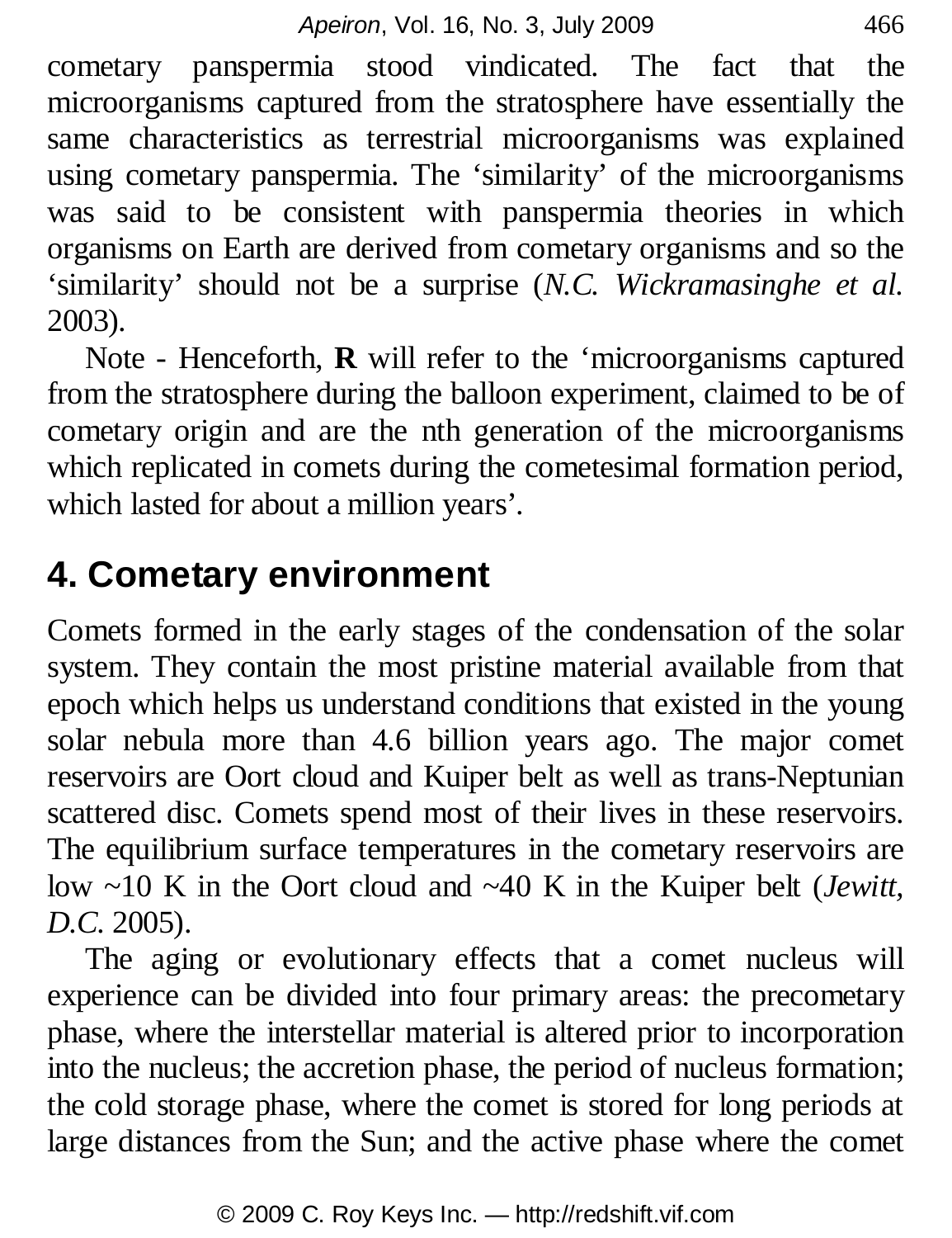undergoes drastic changes owing to increased solar insolation as it approaches the inner solar system (*Meech K.*1999) and (*Meech K. J.* & *Svoren J.* 2005).

Cometary nuclei are a predominantly frozen, dry, dark and anaerobic environments made up of various substances. There is no one fixed composition of comets. The volatile components undergo drastic changes during the active phase, consequently affecting the entire physical attributes and chemical composition of the cometary nuclei.

Cometary environment is a microgravity environment, making it unique in comparison to Earth.

## **5. Adaptations & Cometary niche**

Species adapt to the ecological niche they occupy. Ecological niche is a term for the position of a species within an ecosystem, describing both the range of conditions necessary for persistence of the species, and its ecological role in the ecosystem (*Polechová & Storch.* 2008).

Extremophiles have adapted to survive in extreme conditions of temperature, acidity, salinity, pressure, toxin concentration etc. The purpose of this paper is not to list classes of extremophiles vis-à-vis their adaptations and reiterate how specific adaptations are required for different extreme ecological niches. (*Please refer the works in the suggested reading section*). The purpose is simply to stress the fact that microorganisms can survive in extreme ecological niches provided they 'adapt' to those niches.

For instance, a microorganism found in extreme cold environments, must show adaptations as found in a psychrophile and not a thermophile. To clarify further, a microorganism occupying an extreme ecological niche must show relevant adaptations although it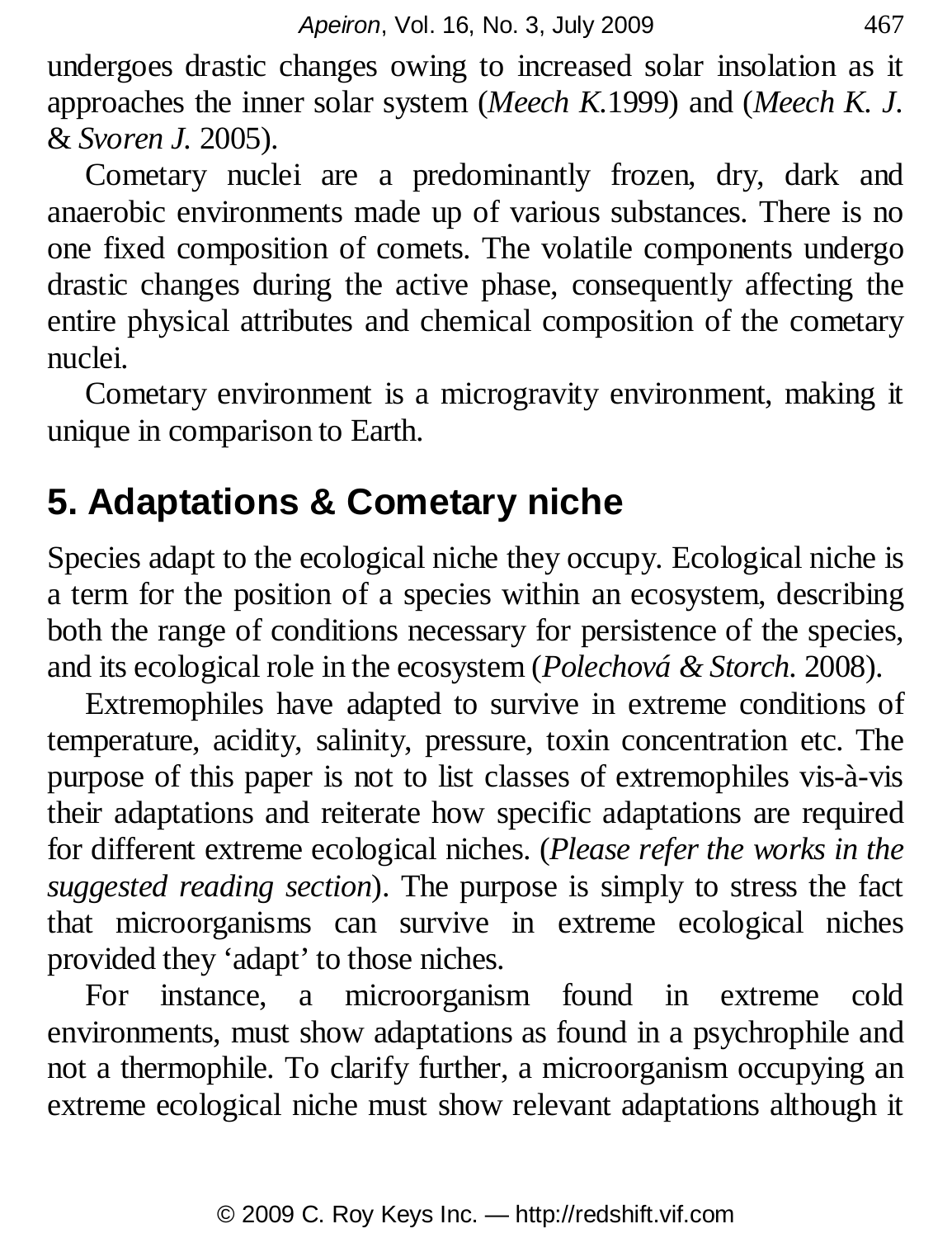might be found in environments where the same adaptations are not essential.

Cometary environment is an extreme environment (*refer section 4*) and thus is an extreme niche for any microorganism to occupy. The conditions are so extreme that if a microorganism does not adapt then it will die.

## **6. Replication of microorganisms in the Cometary niche**

Replication of microorganisms during the cometesimal formation period (*refer section 4*) which lasted for about a million years, calls upon evolutionary adaptations in order to survive in the cometary niche. The major factors which would drive adaptive evolution are given.

### **Microgravity**

Gravitational acceleration has been constant throughout the  $\sim$ 4 billion years of biological evolution on Earth and life forms have evolved to function under a 1-G force. When gravity is altered, biological changes are observed even when cells are isolated from the whole organism and grown in culture. It has been shown beyond doubt that microgravity brings about alterations in cellular function, gene expression and structure (*Morey-Holton, E.R.* 2003).

Example - To study the effects of space flight on microorganisms, tubes containing *Salmonella* were sent as an experimental payload aboard the Space Shuttle Atlantis. Amazingly, compared to bacteria that remained on Earth for a synchronous control experiment, the space-traveling *Salmonella* had changed expression of 167 genes and showed biofilm formation (*Wilson et al.* 1997).

**R** do not show any adaptations towards microgravity (*refer 2.1*).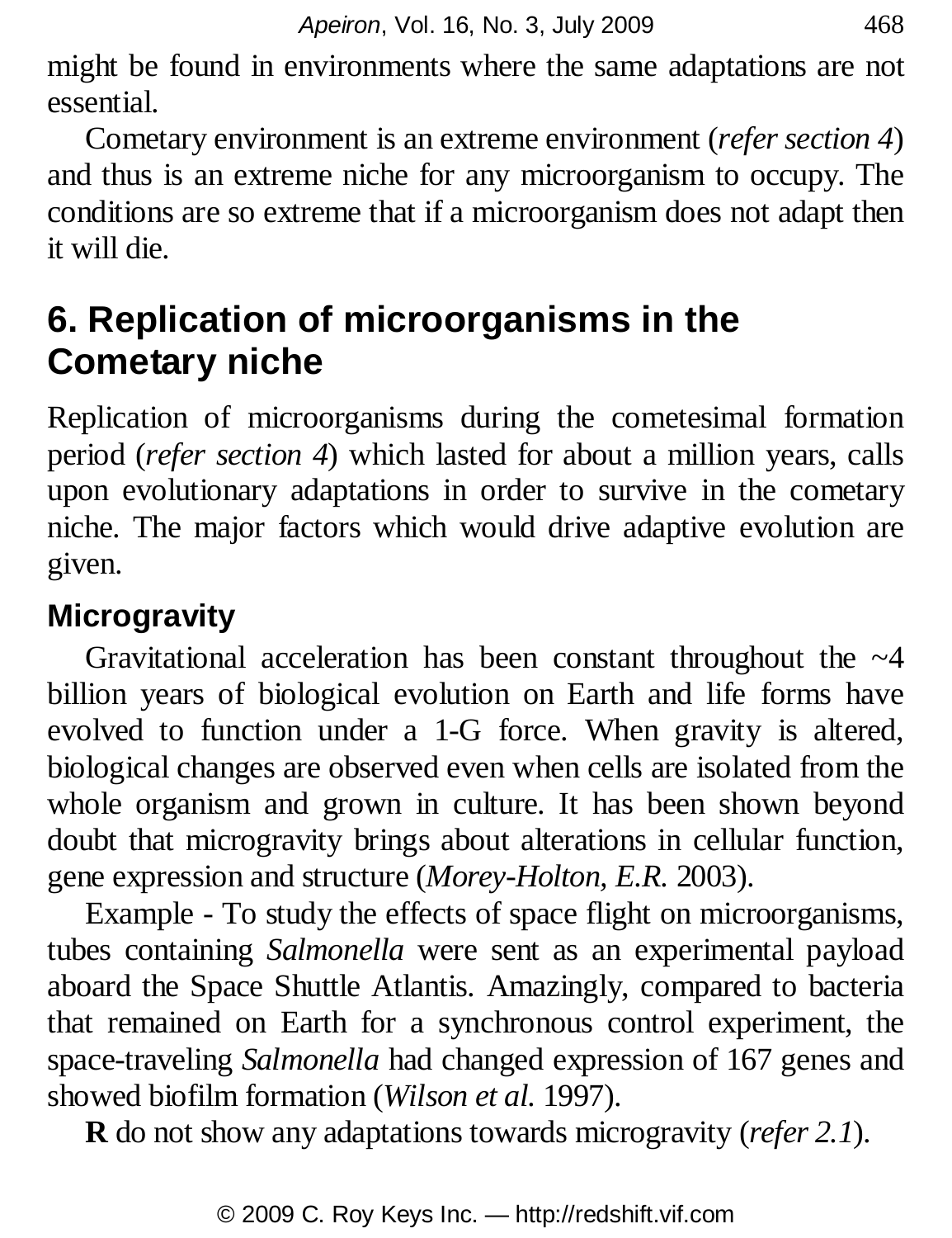#### **Cold Temperature**

Psychrophiles are extremophiles capable of growth and reproduction at extreme low temperatures. Lab studies have found them to reproduce at 272 K, just below the freezing point of water (*Reid et al.* 2006). Several changes take place inside the cell when it is exposed to low temperature. These include 1) loss of membrane flexibility, 2) stabilization of secondary structures in nucleic acids, 3) increase in negative supercoiling of DNA, 4) unfolding or improper folding and methylation of some proteins and 5) Loss of membrane flexibility affects the membrane-associated functions such as transport (*Phadtare & Inouye.* 2008).

Psychrophiles are too small to insulate themselves from these effects of cold and therefore, the only recourse is to adapt by altering their cellular composition and functions. Adaptations include lipid cell membranes which are chemically resistant to cold induced stiffening, production of range of 'antifreeze' proteins to keep cellular interior liquid and enzymes protected by cryoprotectants (*Russell.* 2008).

Example - *Colwellia psychrerythraea* 34H has been isolated from Arctic marine sediments. It can grow even at temperatures as low as 272 K. It produces extracellular polysaccharides and, in particular, cold-active enzymes with low temperature optima for activity and marked heat instability (*Methe.* 2005).

**R** do not show any adaptations towards low temperatures (*refer 2.1*).

#### **Low Nutrition**

Oligotrophs are organisms that live in low-nutrient habitats. Oligotrophic organisms become small as a matter of optimizing their surface-to-volume ratio; this is to enhance nutrient uptake. Lownutrient habitats make the oligotrophs grow slowly which is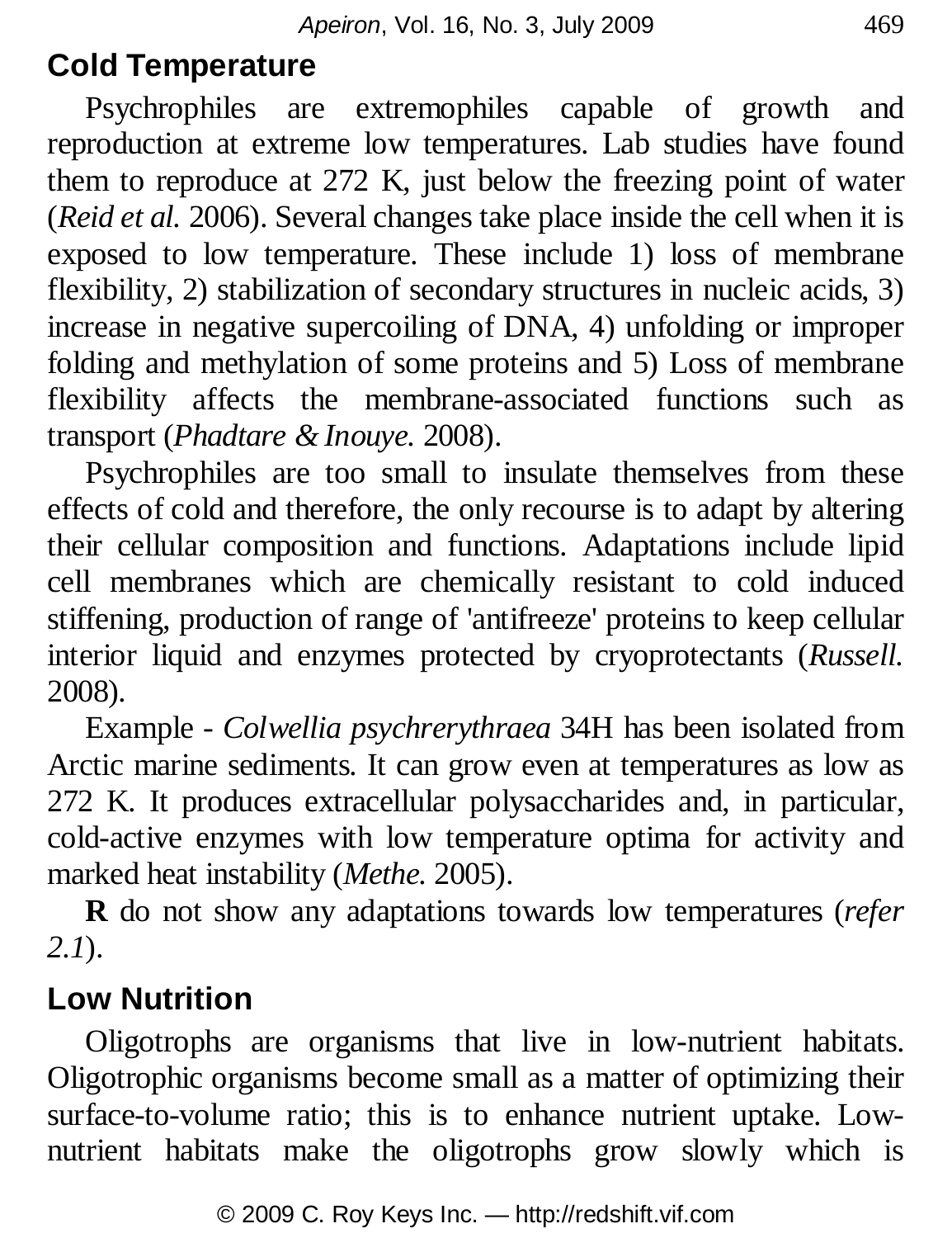manifested as a marked decrease in the production of ribosomes and enzymes (*Van Etten*. 1999).

Example - *S. alaskensis* has been isolated from Alaskan waters; an oligotrophic environment. It shows unique genetic and physiological properties which are fundamentally different from those of the well studied bacteria such as *Escherichia coli* (*Copeland et al.* 2006).

**R** do not show any adaptations towards oligotrophic conditions (*refer 2.1*).

#### **Genetic Make-up**

Evolution experiments explicitly show how the genomes and phenotypic properties evolve over generations in microorganism in response to changes in environment (*Elena & Lenski.* 2003). Adaptive genetic differences in relation to the ecological niche of a species can be identified by determining the "selective signature" of a gene; that is, the pattern of fast or slow evolution of that gene across a group of species, and use that signature to map changes to shifts in an organism's environment (*Shapiro & Alm.* 2008).

Example - The genome of *Idiomarina loihiensis*, a marine bacterium adapted to life near sulfurous hydrothermal vents, show an integrated mechanism of metabolic adaptation to the constantly changing deep-sea hydrothermal ecosystem. The genes involved in sugar fermentation, for carbon and energy underwent significant changes over millions of years to help the bacterium obtain carbon and energy through amino acid catabolism; a necessity for life in that ecological niche. The same genes were completely lost in the psychrophile *Colwellia psychrerythraea* as sugar metabolism is not required (*Shapiro & Alm.* 2008).

**R** do not show any distinct genetic adaptations necessary for a cometary niche (*refer 2.1*).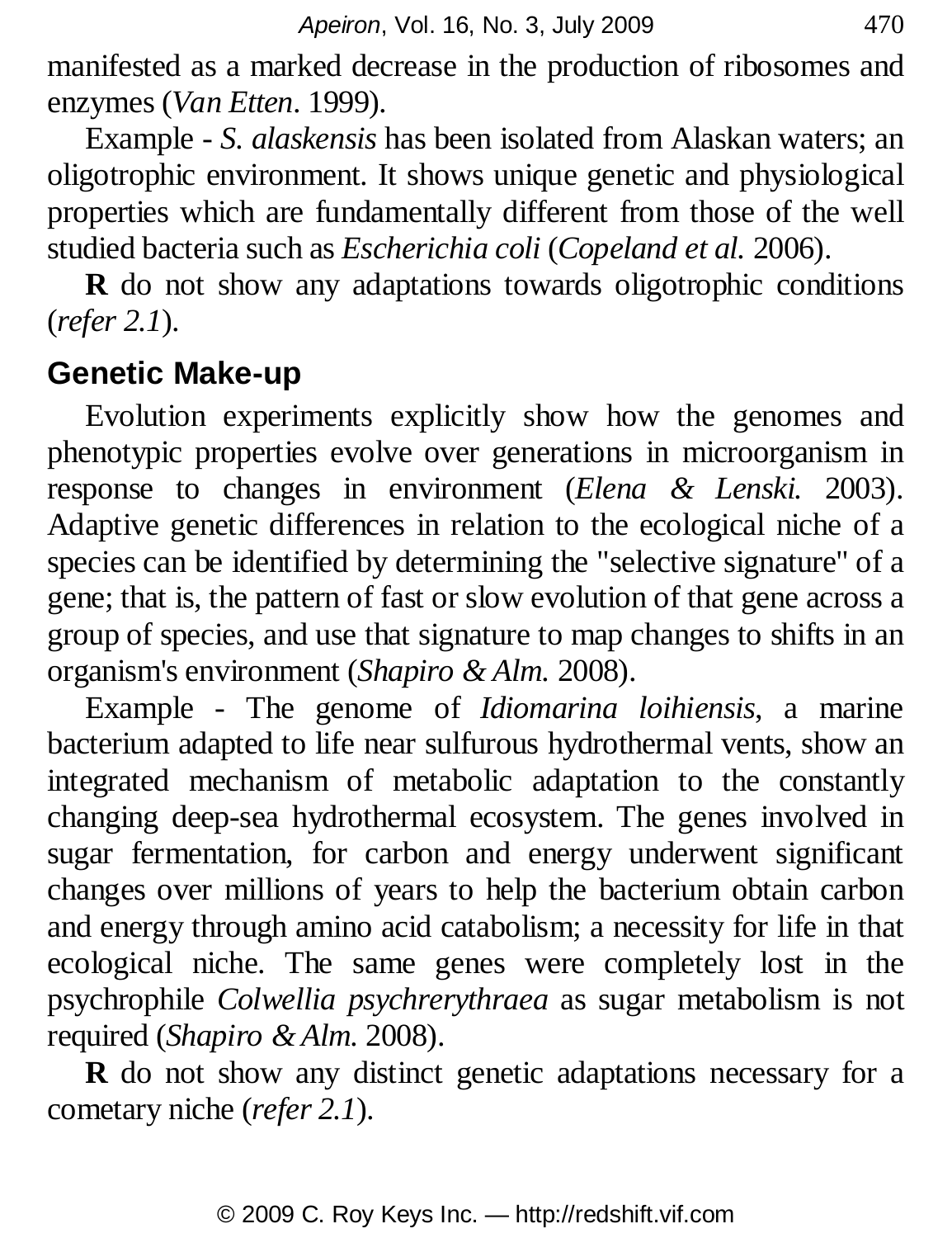#### **Energy Source**

Energy source refers to the pathways used by an organism to produce ATP, which is required for metabolism. In the absence of light as an energy source a microorganism must explore alternate pathways; chemotrophy is a pathway by which microorganisms obtain energy by the oxidation of electron donating molecules in their environments. These molecules can be organic (organotrophs) or inorganic (lithotrophs) (*Pierson.* 2001).

Example - *Thiobacillus* species obtain energy by "burning" compounds such as H2S, S and S2O32- with oxygen, producing more oxidized forms of sulfur (*Harding & Holbert.* 2000).

**R** do not show any pathways necessary to obtain energy in a cometary niche (*refer 2.1*).

## **8. Conclusions**

The three microorganisms captured during the balloon experiment do not exhibit any distinct adaptations expected to be seen in microorganisms occupying a cometary niche.

Therefore, the findings of the balloon experiment are re-interpreted whereby it is asserted that these microorganisms are from a terrestrial source and there exists a hitherto unknown atmospheric phenomenon to account for their presence.

Consequently, cometary panspermia is not vindicated.

#### **References**

- Copleand, A et al. (2006) Complete sequence of chromosome of Sphingopyxis alaskensis RB2256. Submitted (APR-2006) to the EMBL/GenBank/DDBJ databases.
- Elena, S. F., and Lenski, R. E. (2003) Evolution experiments with Microorganisms: the dynamics and genetic bases of adaptation. Nature Reviews Genetics 4: 457-469.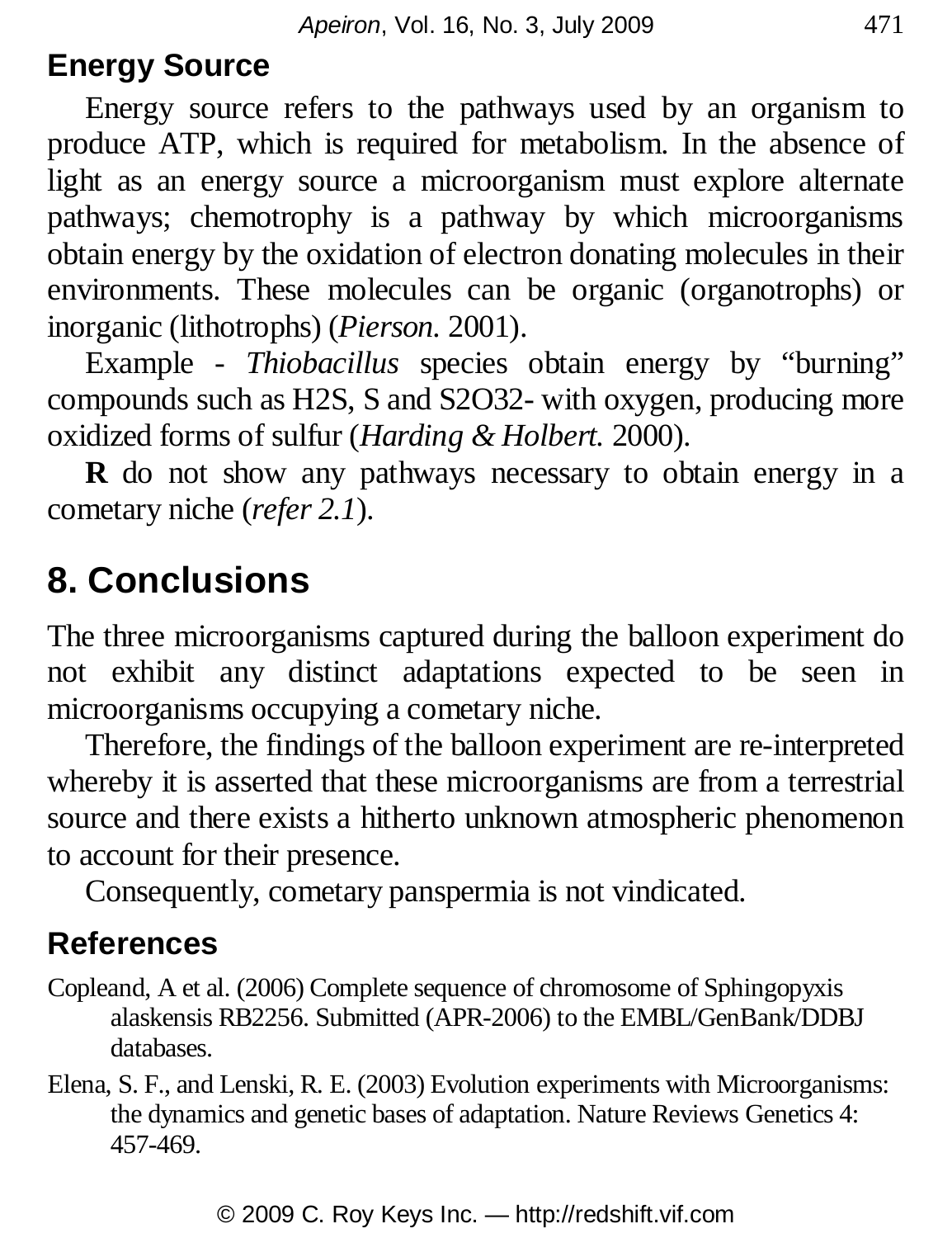- Harding, E., and Holbert, E. (2000) Enrichment and isolation of Thiobacillus, Retrieved July 4, 2009 from http://blc.biolab.udel.edu/Harding/308.pdf.
- Hoyle, F., and Wickramasinghe, N.C. (1985) Living Comets, University College, Cardiff Press.
- Jewitt, D.C. (2005) From Cradle to Grave: The Rise and Demise of the Comets in Comets II, p. 659-676. University of Arizona Press.
- Keller et al. (2005) In Situ Observations of Cometary Nuclei in Comets II, p. 211-222. University of Arizona Press.
- Meech K. (1999) Chemical and physical aging of comets in Evolution and Source Regions of Asteroids and Comets. ed. J. Svoren, E. M. Pittich, and H. Rickman, p. 195-210.
- Meech K. J., and Svoren J. (2005) Using Cometary Activity to Trace the Physicaland Chemical Evolution of Cometary Nuclei in Comets II, p. 317- 335. University of Arizona Press.
- Methe B. A. (2005) The psychrophilic lifestyle as revealed by the genome sequence of Colwellia psychrerythraea 34H through genomic and proteomic analyses. PNAS 2005 doi:10.1073/pnas. 0504766102.
- Morey-Holton, E.R. (2003) The Impact of Gravity on Life in Evolution on Planet Earth: The impact of the Physical Environment, edited by L. Rothschild and A. Lister. p. 143-159. New York: Academic Press.
- Phadtare, S., and Inouye M. (2008) Cold-Shock Proteins in Psychrophiles: from Biodiversity to Biotechnology, 2008 Springer-Verlag Berlin Heidelberg. 191 211.
- Pierson, B. (2001) O phototroph, o chemotroph, where art thou? Trends in Microbiology doi:10.1016/S0966-842X(01)02008-X. in Chemotroph. Retrieved July 4, 2009 from http://en.wikipedia.org/wiki/Chemotrophic.
- Prialnik D., Bar-Nun A., and Podolak M. (1987) Radiogenic heating of comets by 26Al and implications for their time of formation. Astrophys. J. 319, 993– 1002.
- Podolak, M., and Prialnik, D. (2006) The Conditions for Liquid Water in Cometary Nuclei In P.J.Thomas et al., Comets and the Origin and Evolution of Life, 2nd ed. p. 303–314.
- Polechová J., and Storch D. (2008). Ecological niche in Encyclopedia of Ecology, p. 1088-1097. Elsevier, Oxford Press.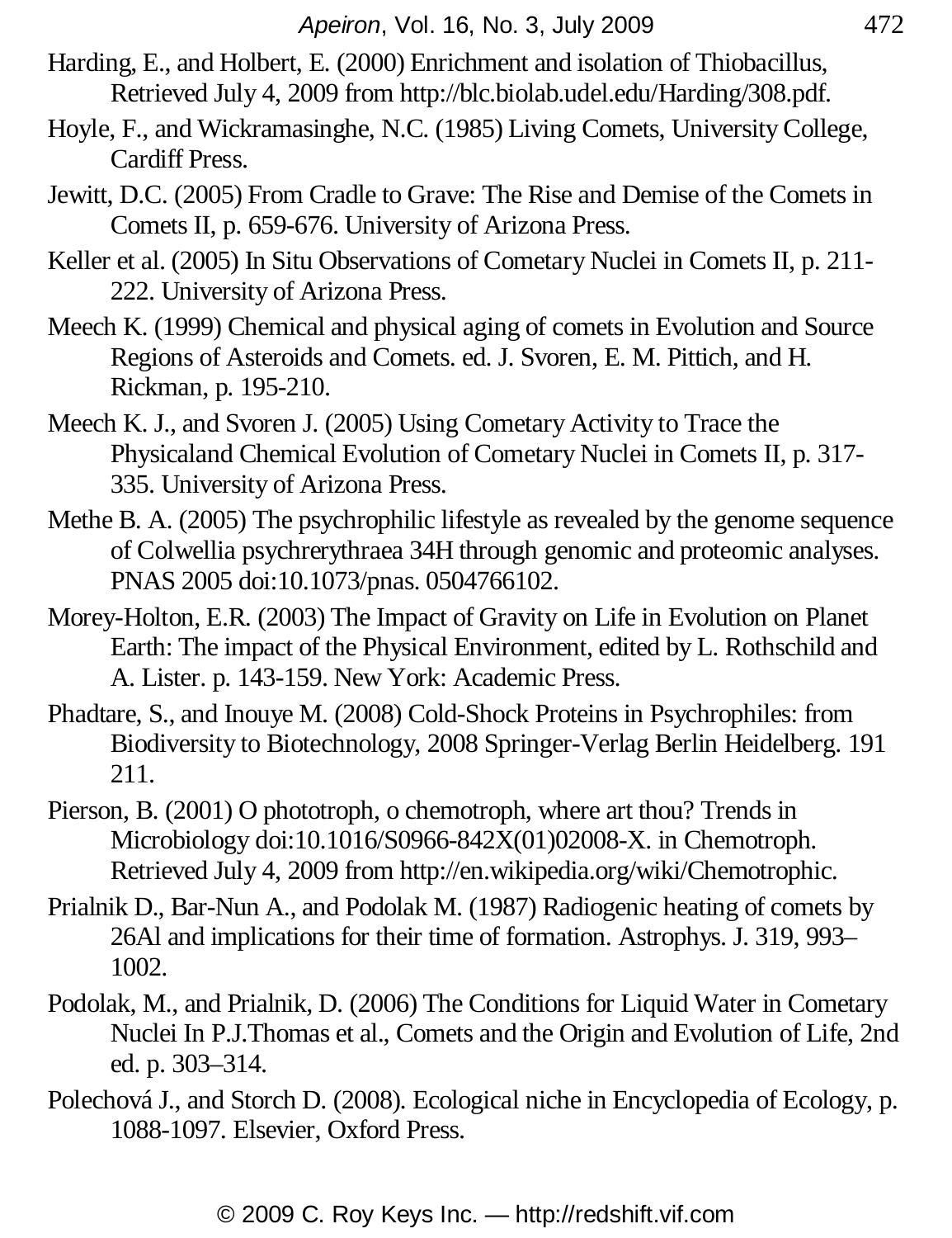- Reid et al (2006). Terrestrial models for extraterrestrial life: methanogens and halophiles at Martian temperatures. International Journal of Astrobiology, 5 pp 89-97.
- Russell, N.J. (2008) Membrane Components and Cold Sensing in Psychrophiles: from Biodiversity to Biotechnology, 2008 Springer-Verlag Berlin Heidelberg. 177-190.
- Shapiro B.J., and Alm E.J. (2008) Comparing Patterns of Natural Selection across Species Using Selective Signatures. PLoS Genet doi:10.1371/journal.pgen.0040023.
- Van Etten James L. (1999) Can Large dsDNA-Containing Viruses Provide Information about the Minimal Genome Size Required to Support Life? in Size Limits of Very Small Microorganisms ISBN 0-309-06634-4
- Wainwright, M., Wickramasinghe, N. C., Narlikar, J. V., and Rajaratnam, P. (2002) Microorganisms cultured from stratospheric air samples obtained at 41 km. FEMS Microbiol Lett 218, 161–165.
- Wickramasinghe, N.C., Wainwright, M., Narlikar, J.V., Rajaratnam, P., Harris, M.J., and Lloyd, D. (2003) Progress towards the vindication of panspermia. Astrophys.Sp.Sci, 283, 403-413.
- Wilson, J.W. et al. (2007) Space flight alters bacterial gene expression and virulence and reveals a role for global regulator Hfq. PNAS 2007 doi: 10.1073/pnas.0707155104. (2006) Comet 81P/Wild 2 Under a Microscope. Science 314, 1711 – 1716.
- Meech K. (1999) Chemical and physical aging of comets in Evolution and Source Regions of Asteroids and Comets. ed. J. Svoren, E. M. Pittich, and H. Rickman, p. 195-210.
- Meech K. J., and Svoren J. (2005) Using Cometary Activity to Trace the Physical and Chemical Evolution of Cometary Nuclei in Comets II, p. 317-335. University of Arizona Press.
- Sandford et al. (2006) Organics Captured from Comet 81P/Wild 2 by the Stardust Spacecraft, Science 314, 1720- 1724.
- Sandford et al (2008) Organics in the samples returned from comet 81P/Wild 2 by the Stardust Spacecraft. Organic Matter in Space Proceedings IAU Symposium 251, 299-308.